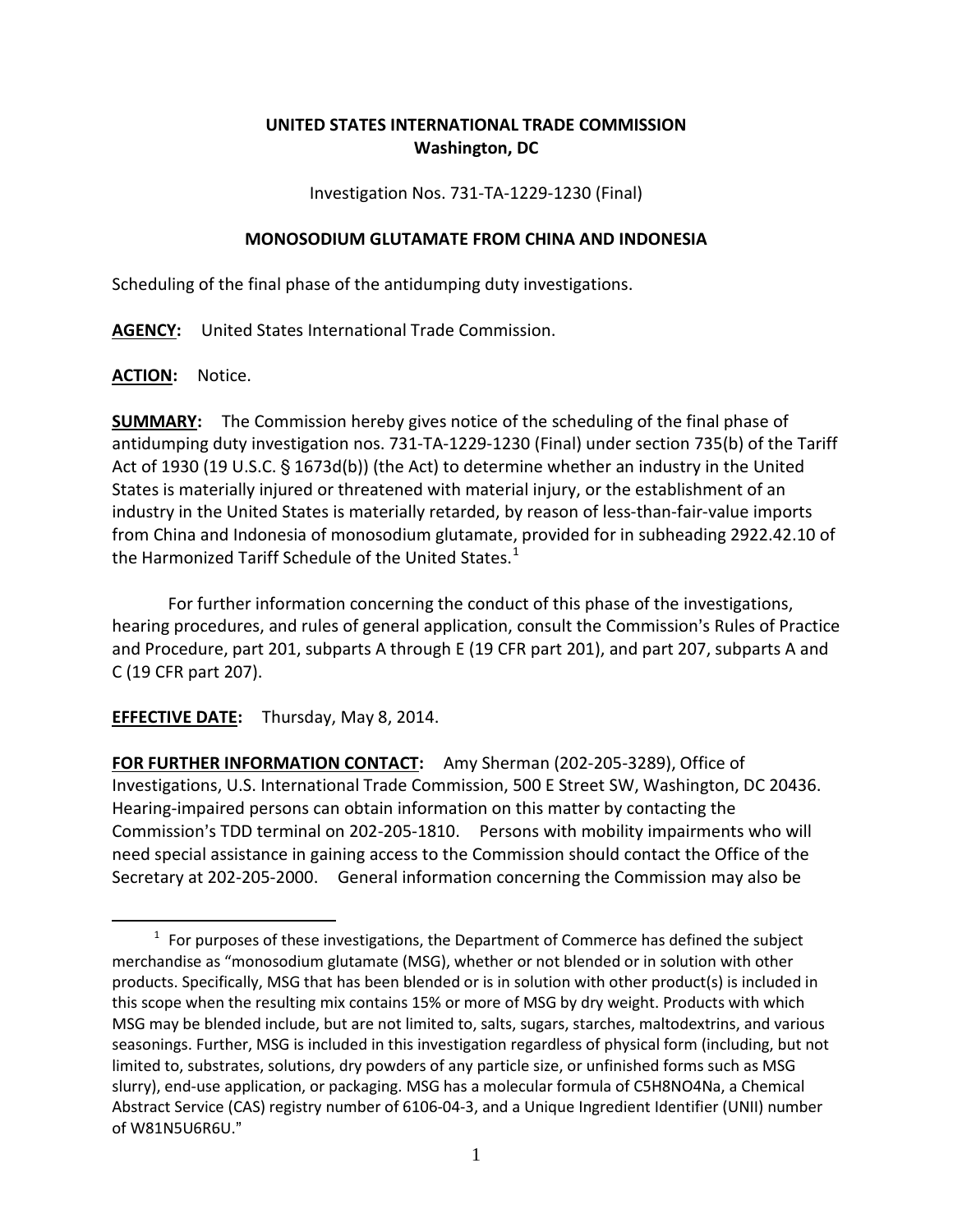obtained by accessing its internet server (*[http://www.usitc.gov](http://www.usitc.gov/)*). The public record for these investigations may be viewed on the Commission's electronic docket (EDIS) at *[http://edis.usitc.gov](http://edis.usitc.gov/)*.

## **SUPPLEMENTARY INFORMATION:**

**Background.**-- The final phase of these investigations is being scheduled as a result of affirmative preliminary determinations by the Department of Commerce that imports of monosodium glutamate from China and Indonesia are being sold in the United States at less than fair value within the meaning of section 733 of the Act (19 U.S.C.  $\S$  1673b). The investigation was requested in a petition filed on September 16, 2013 by Ajinomoto North America Inc. ("AJINA"), Itasca, Illinois.

**Participation in the investigations and public service list.**--Persons, including industrial users of the subject merchandise and, if the merchandise is sold at the retail level, representative consumer organizations, wishing to participate in the final phase of these investigations as parties must file an entry of appearance with the Secretary to the Commission, as provided in section 201.11 of the Commission's rules, no later than 21 days prior to the hearing date specified in this notice. A party that filed a notice of appearance during the preliminary phase of the investigations need not file an additional notice of appearance during this final phase. The Secretary will maintain a public service list containing the names and addresses of all persons, or their representatives, who are parties to the investigations.

**Limited disclosure of business proprietary information (BPI) under an administrative protective order (APO) and BPI service list.**--Pursuant to section 207.7(a) of the Commission's rules, the Secretary will make BPI gathered in the final phase of these investigations available to authorized applicants under the APO issued in the investigations, provided that the application is made no later than 21 days prior to the hearing date specified in this notice. Authorized applicants must represent interested parties, as defined by 19 U.S.C.  $\S$  1677(9), who are parties to the investigations. A party granted access to BPI in the preliminary phase of the investigations need not reapply for such access. A separate service list will be maintained by the Secretary for those parties authorized to receive BPI under the APO.

**Staff report.**--The prehearing staff report in the final phase of these investigations will be placed in the nonpublic record on Monday, September 8, 2014, and a public version will be issued thereafter, pursuant to section 207.22 of the Commission's rules.

**Hearing.**--The Commission will hold a hearing in connection with the final phase of these investigations beginning at 9:30 a.m. on Tuesday, September 23, 2014, at the U.S. International Trade Commission Building. Requests to appear at the hearing should be filed in writing with the Secretary to the Commission on or before Wednesday, September 17, 2014. A nonparty who has testimony that may aid the Commission's deliberations may request permission to present a short statement at the hearing. All parties and nonparties desiring to appear at the hearing and make oral presentations should attend a prehearing conference to be held at 9:30 a.m. on Friday, September 19, 2014, at the U.S. International Trade Commission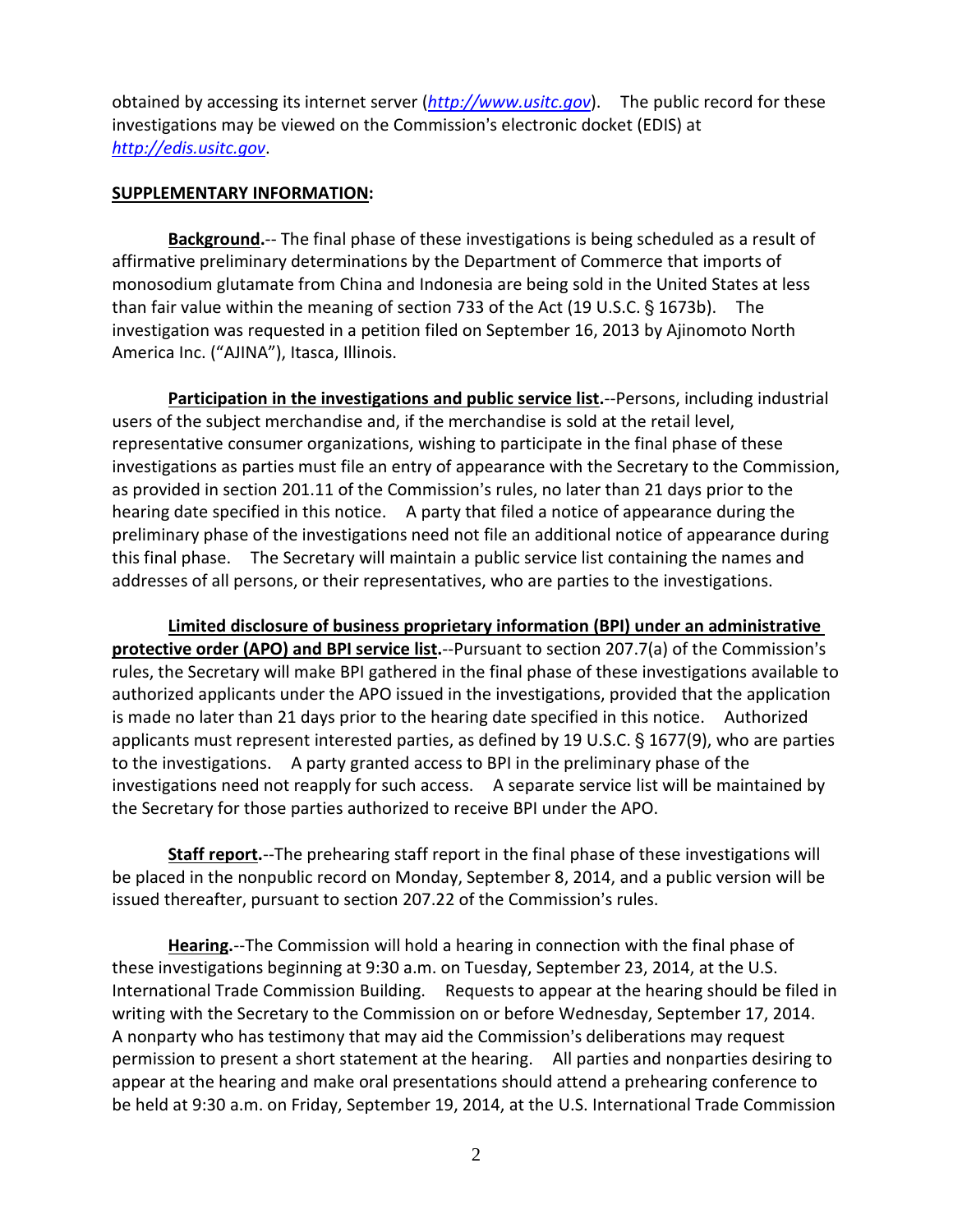Building. Oral testimony and written materials to be submitted at the public hearing are governed by sections  $201.6(b)(2)$ ,  $201.13(f)$ , and  $207.24$  of the Commission's rules. Parties must submit any request to present a portion of their hearing testimony in camera no later than 7 business days prior to the date of the hearing.

**Written submissions.**--Each party who is an interested party shall submit a prehearing brief to the Commission. Prehearing briefs must conform with the provisions of section 207.23 of the Commission's rules; the deadline for filing is Monday, September 15, 2014. Parties may also file written testimony in connection with their presentation at the hearing, as provided in section 207.24 of the Commission's rules, and posthearing briefs, which must conform with the provisions of section 207.25 of the Commission's rules. The deadline for filing posthearing briefs is Tuesday, September 30, 2014. In addition, any person who has not entered an appearance as a party to the investigations may submit a written statement of information pertinent to the subject of the investigations, including statements of support or opposition to the petition, on or before Tuesday, September 30, 2014. On Thursday, October 16, 2014, the Commission will make available to parties all information on which they have not had an opportunity to comment. Parties may submit final comments on this information on or before Monday, October 20, 2014, but such final comments must not contain new factual information and must otherwise comply with section 207.30 of the Commission's rules. All written submissions must conform with the provisions of section 201.8 of the Commission's rules; any submissions that contain BPI must also conform with the requirements of sections 201.6, 207.3, and 207.7 of the Commission's rules. The Commission's *Handbook on E-Filing*, available on the Commission's website at [http://edis.usitc.gov,](http://edis.usitc.gov/) elaborates upon the Commission's rules with respect to electronic filing.

Additional written submissions to the Commission, including requests pursuant to section 201.12 of the Commission's rules, shall not be accepted unless good cause is shown for accepting such submissions, or unless the submission is pursuant to a specific request by a Commissioner or Commission staff.

In accordance with sections  $201.16(c)$  and  $207.3$  of the Commission's rules, each document filed by a party to the investigations must be served on all other parties to the investigations (as identified by either the public or BPI service list), and a certificate of service must be timely filed. The Secretary will not accept a document for filing without a certificate of service.